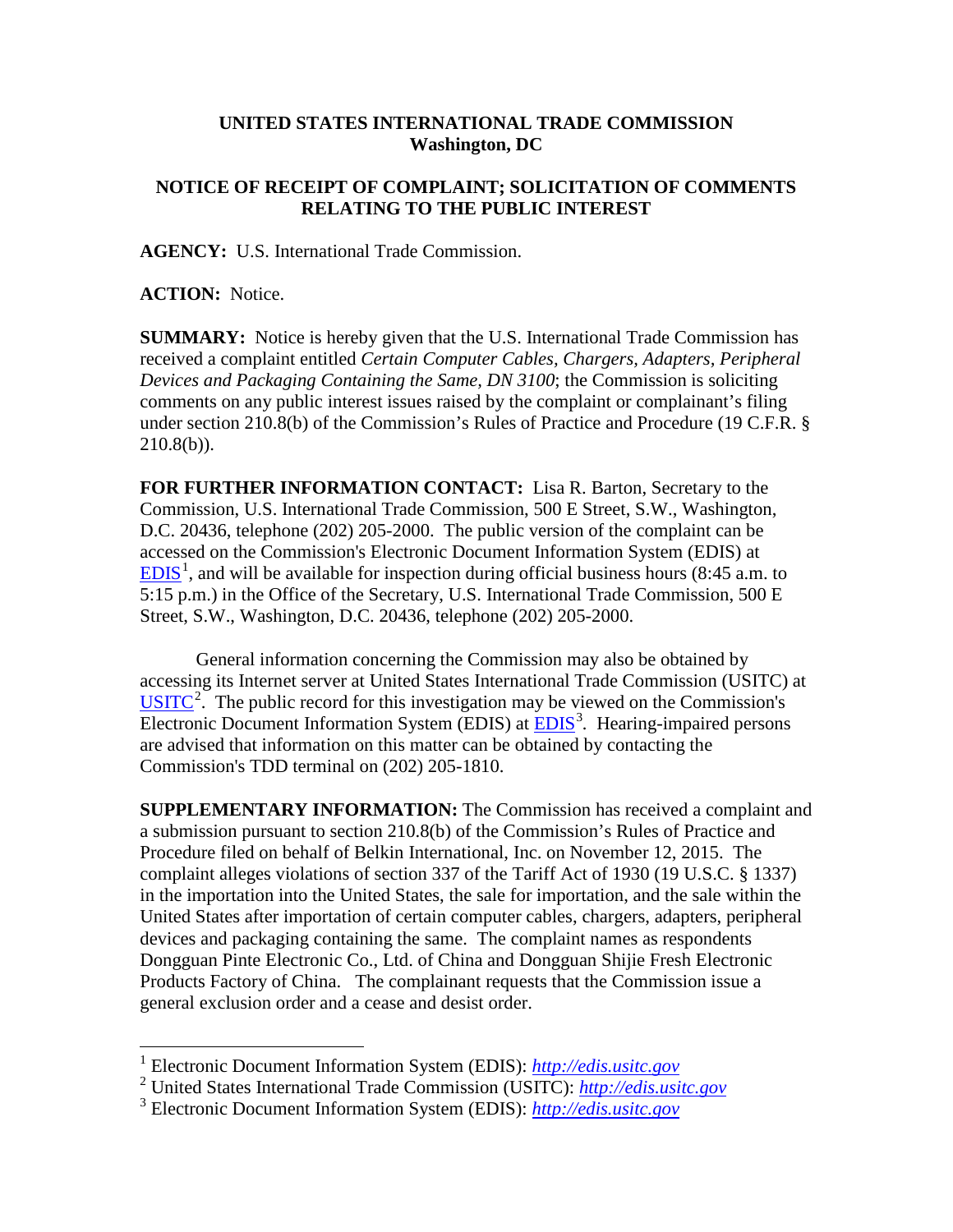Proposed respondents, other interested parties, and members of the public are invited to file comments, not to exceed five (5) pages in length, inclusive of attachments, on any public interest issues raised by the complaint or section 210.8(b) filing. Comments should address whether issuance of the relief specifically requested by the complainant in this investigation would affect the public health and welfare in the United States, competitive conditions in the United States economy, the production of like or directly competitive articles in the United States, or United States consumers.

In particular, the Commission is interested in comments that:

- (i) explain how the articles potentially subject to the requested remedial orders are used in the United States;
- (ii) identify any public health, safety, or welfare concerns in the United States relating to the requested remedial orders;
- (iii) identify like or directly competitive articles that complainant, its licensees, or third parties make in the United States which could replace the subject articles if they were to be excluded;
- (iv) indicate whether complainant, complainant's licensees, and/or third party suppliers have the capacity to replace the volume of articles potentially subject to the requested exclusion order and/or a cease and desist order within a commercially reasonable time; and
- (v) explain how the requested remedial orders would impact United States consumers.

Written submissions must be filed no later than by close of business, eight calendar days after the date of publication of this notice in the *Federal Register*. There will be further opportunities for comment on the public interest after the issuance of any final initial determination in this investigation.

Persons filing written submissions must file the original document electronically on or before the deadlines stated above and submit 8 true paper copies to the Office of the Secretary by noon the next day pursuant to section 210.4(f) of the Commission's Rules of Practice and Procedure (19 C.F.R. § 210.4(f)). Submissions should refer to the docket number ("Docket No. 3100") in a prominent place on the cover page and/or the first page. (*See* Handbook for [Electronic Filing Procedures](http://www.usitc.gov/secretary/fed_reg_notices/rules/handbook_on_electronic_filing.pdf), *Electronic Filing Procedures*<sup>[4](#page-1-0)</sup>). Persons with questions regarding filing should contact the Secretary (202-205-2000).

 $\overline{a}$ 

<span id="page-1-0"></span><sup>4</sup> Handbook for Electronic Filing Procedures:

http://www.usitc.gov/secretary/fed\_reg\_notices/rules/handbook\_on\_electronic\_filing.pdf